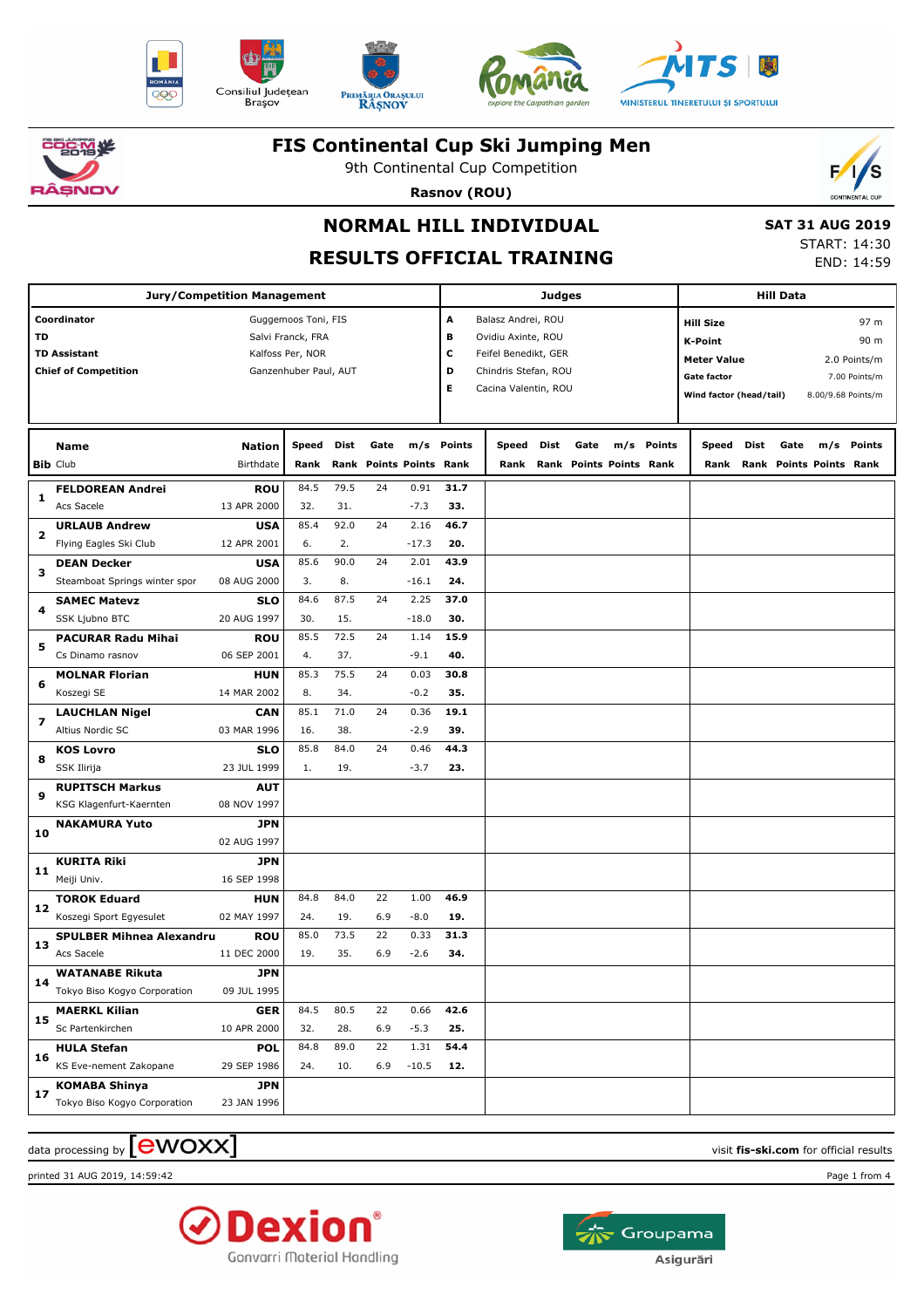











9th Continental Cup Competition **Rasnov (ROU)**



## **NORMAL HILL INDIVIDUAL**

 **SAT 31 AUG 2019**

**RESULTS OFFICIAL TRAINING**

| START: 14:30 |            |
|--------------|------------|
|              | END: 14:59 |

|    | Name                                   | Nation                    | Speed       | Dist        | Gate |                           | m/s Points | Speed | Dist | Gate                    | m/s | Points | Speed | Dist | Gate                    | m/s | Points |
|----|----------------------------------------|---------------------------|-------------|-------------|------|---------------------------|------------|-------|------|-------------------------|-----|--------|-------|------|-------------------------|-----|--------|
|    | <b>Bib Club</b>                        | Birthdate                 | Rank        | Rank        |      | <b>Points Points Rank</b> |            | Rank  |      | Rank Points Points Rank |     |        | Rank  |      | Rank Points Points Rank |     |        |
|    |                                        |                           |             | 90.5        | 22   | 1.68                      | 54.5       |       |      |                         |     |        |       |      |                         |     |        |
| 18 | <b>GRUSZKA Mateusz</b><br>Azs Zakopane | <b>POL</b><br>04 APR 2001 | 84.6<br>30. | 7.          | 6.9  | $-13.4$                   | 11.        |       |      |                         |     |        |       |      |                         |     |        |
|    | <b>HABDAS Jan</b>                      | <b>POL</b>                | 85.0        | 88.5        | 22   | 1.32                      | 53.3       |       |      |                         |     |        |       |      |                         |     |        |
| 19 | Lks Klimczok bystra                    | 02 DEC 2003               | 19.         | 12.         | 6.9  | $-10.6$                   | 13.        |       |      |                         |     |        |       |      |                         |     |        |
|    | <b>GRILC Tjas</b>                      | <b>SLO</b>                | 84.3        | 78.5        | 22   | 1.73                      | 30.1       |       |      |                         |     |        |       |      |                         |     |        |
| 20 | Ssd Stol zirovnica                     | 03 SEP 2001               | 37.         | 32.         | 6.9  | $-13.8$                   | 36.        |       |      |                         |     |        |       |      |                         |     |        |
|    | <b>MAKSIMOCHKIN Mikhail</b>            | <b>RUS</b>                | 84.8        | 84.5        | 22   | 1.44                      | 44.4       |       |      |                         |     |        |       |      |                         |     |        |
| 21 | Sdushor CSP N. Novgorod Dina           | 29 AUG 1993               | 24.         | 18.         | 6.9  | $-11.5$                   | 22.        |       |      |                         |     |        |       |      |                         |     |        |
|    | <b>CACINA Daniel Andrei</b>            | <b>ROU</b>                | 84.8        | 91.5        | 22   | 1.82                      | 55.3       |       |      |                         |     |        |       |      |                         |     |        |
| 22 | Cs Dinamo rasnov                       | 17 OCT 2001               | 24.         | 4.          | 6.9  | $-14.6$                   | 10.        |       |      |                         |     |        |       |      |                         |     |        |
|    | <b>OSTERC Aljaz</b>                    | <b>SLO</b>                | 84.3        | 82.0        | 22   | 1.25                      | 40.9       |       |      |                         |     |        |       |      |                         |     |        |
| 23 | Ssk Velenje                            | 02 MAR 1999               | 37.         | 23.         | 6.9  | $-10.0$                   | 26.        |       |      |                         |     |        |       |      |                         |     |        |
|    |                                        |                           | 85.0        | 89.0        | 22   | 0.23                      | 63.1       |       |      |                         |     |        |       |      |                         |     |        |
| 24 | <b>HAARE Anders</b><br>Vikersund IF    | <b>NOR</b>                | 19.         |             |      | $-1.8$                    |            |       |      |                         |     |        |       |      |                         |     |        |
|    |                                        | 07 DEC 1999               |             | 10.<br>80.5 | 6.9  |                           | 4.<br>48.6 |       |      |                         |     |        |       |      |                         |     |        |
| 25 | <b>LISSO Justin</b>                    | <b>GER</b>                | 85.0        |             | 22   | $-0.07$                   |            |       |      |                         |     |        |       |      |                         |     |        |
|    | Wsv Schmiedefeld                       | 12 DEC 1999               | 19.         | 28.         | 6.9  | 0.7                       | 15.        |       |      |                         |     |        |       |      |                         |     |        |
| 26 | <b>PILCH Tomasz</b>                    | <b>POL</b>                | 84.4        | 82.5        | 22   | 1.53                      | 39.7       |       |      |                         |     |        |       |      |                         |     |        |
|    | WSS Wisla                              | 20 OCT 2000               | 35.         | 21.         | 6.9  | $-12.2$                   | 27.        |       |      |                         |     |        |       |      |                         |     |        |
| 27 | <b>VASKUL Andrii</b>                   | <b>UKR</b>                | 83.9        | 73.0        | 22   | 0.71                      | 27.2       |       |      |                         |     |        |       |      |                         |     |        |
|    | COP of Winter Sports                   | 01 APR 1999               | 40.         | 36.         | 6.9  | $-5.7$                    | 37.        |       |      |                         |     |        |       |      |                         |     |        |
| 28 | <b>GASIENICA Patrick</b>               | <b>USA</b>                | 84.5        | 81.5        | 22   | 1.48                      | 38.1       |       |      |                         |     |        |       |      |                         |     |        |
|    | Norge Ski club                         | 28 NOV 1998               | 32.         | 24.         | 6.9  | $-11.8$                   | 29.        |       |      |                         |     |        |       |      |                         |     |        |
| 29 | <b>VILLUMSTAD Fredrik</b>              | <b>NOR</b>                | 84.4        | 78.0        | 22   | 0.56                      | 38.4       |       |      |                         |     |        |       |      |                         |     |        |
|    | <b>SKIMT</b>                           | 21 MAR 1999               | 35.         | 33.         | 6.9  | $-4.5$                    | 28.        |       |      |                         |     |        |       |      |                         |     |        |
| 30 | <b>HOFFMANN Felix</b>                  | <b>GER</b>                | 84.7        | 85.5        | 22   | 1.21                      | 48.2       |       |      |                         |     |        |       |      |                         |     |        |
|    | SWV Goldlauter                         | 14 OCT 1997               | 29.         | 17.         | 6.9  | $-9.7$                    | 17.        |       |      |                         |     |        |       |      |                         |     |        |
| 31 | <b>FUCHS Tim</b>                       | <b>GER</b>                | 85.1        | 88.0        | 22   | 1.79                      | 48.6       |       |      |                         |     |        |       |      |                         |     |        |
|    | SC Degenfeld                           | 03 AUG 1997               | 16.         | 13.         | 6.9  | $-14.3$                   | 15.        |       |      |                         |     |        |       |      |                         |     |        |
| 32 | <b>MARUSIAK Yevhen</b>                 | <b>UKR</b>                | 84.1        | 81.0        | 22   | 1.67                      | 35.5       |       |      |                         |     |        |       |      |                         |     |        |
|    | ShVSM of Ivano-Frankivsk               | 16 MAR 2000               | 39.         | 25.         | 6.9  | $-13.4$                   | 31.        |       |      |                         |     |        |       |      |                         |     |        |
| 33 | <b>HOLIK Frantisek</b>                 | <b>CZE</b>                | 84.8        | 80.0        | 22   | $-0.04$                   | 47.3       |       |      |                         |     |        |       |      |                         |     |        |
|    | LSK Lomnice nad Popelkou-Dul           | 23 OCT 1998               | 24.         | 30.         | 6.9  | 0.4                       | 18.        |       |      |                         |     |        |       |      |                         |     |        |
| 34 | <b>SAETHER Rishi</b>                   | <b>NOR</b>                | 85.1        | 70.5        | 22   | 0.81                      | 21.4       |       |      |                         |     |        |       |      |                         |     |        |
|    | Liabygda                               | 08 JAN 1997               | 16.         | 39.         | 6.9  | $-6.5$                    | 38.        |       |      |                         |     |        |       |      |                         |     |        |
| 35 | <b>NIZNIK Adam</b>                     | <b>POL</b>                | 85.2        | 81.0        | 22   | 0.47                      | 45.1       |       |      |                         |     |        |       |      |                         |     |        |
|    | Ts Wisla zakopane                      | 07 OCT 2002               | 12.         | 25.         | 6.9  | $-3.8$                    | 21.        |       |      |                         |     |        |       |      |                         |     |        |
| 36 | <b>HUBER Stefan</b>                    | <b>AUT</b>                |             |             |      |                           |            |       |      |                         |     |        |       |      |                         |     |        |
|    | SC Seekirchen-Salzburg                 | 08 MAR 1994               |             |             |      |                           |            |       |      |                         |     |        |       |      |                         |     |        |
| 37 | <b>JUROSZEK Kacper</b>                 | <b>POL</b>                | 85.3        | 86.0        | 22   | 0.31                      | 56.4       |       |      |                         |     |        |       |      |                         |     |        |
|    | Wss Wisla                              | 05 JUN 2001               | 8.          | 16.         | 6.9  | $-2.5$                    | 9.         |       |      |                         |     |        |       |      |                         |     |        |
|    | <b>HAAGEN David</b>                    | <b>AUT</b>                |             |             |      |                           |            |       |      |                         |     |        |       |      |                         |     |        |
| 38 | <b>ESV Muerzzuschlag</b>               | 06 APR 2002               |             |             |      |                           |            |       |      |                         |     |        |       |      |                         |     |        |

 $\alpha$  data processing by  $\boxed{\text{ewOX}}$ 

printed 31 AUG 2019, 14:59:42 Page 2 from 4



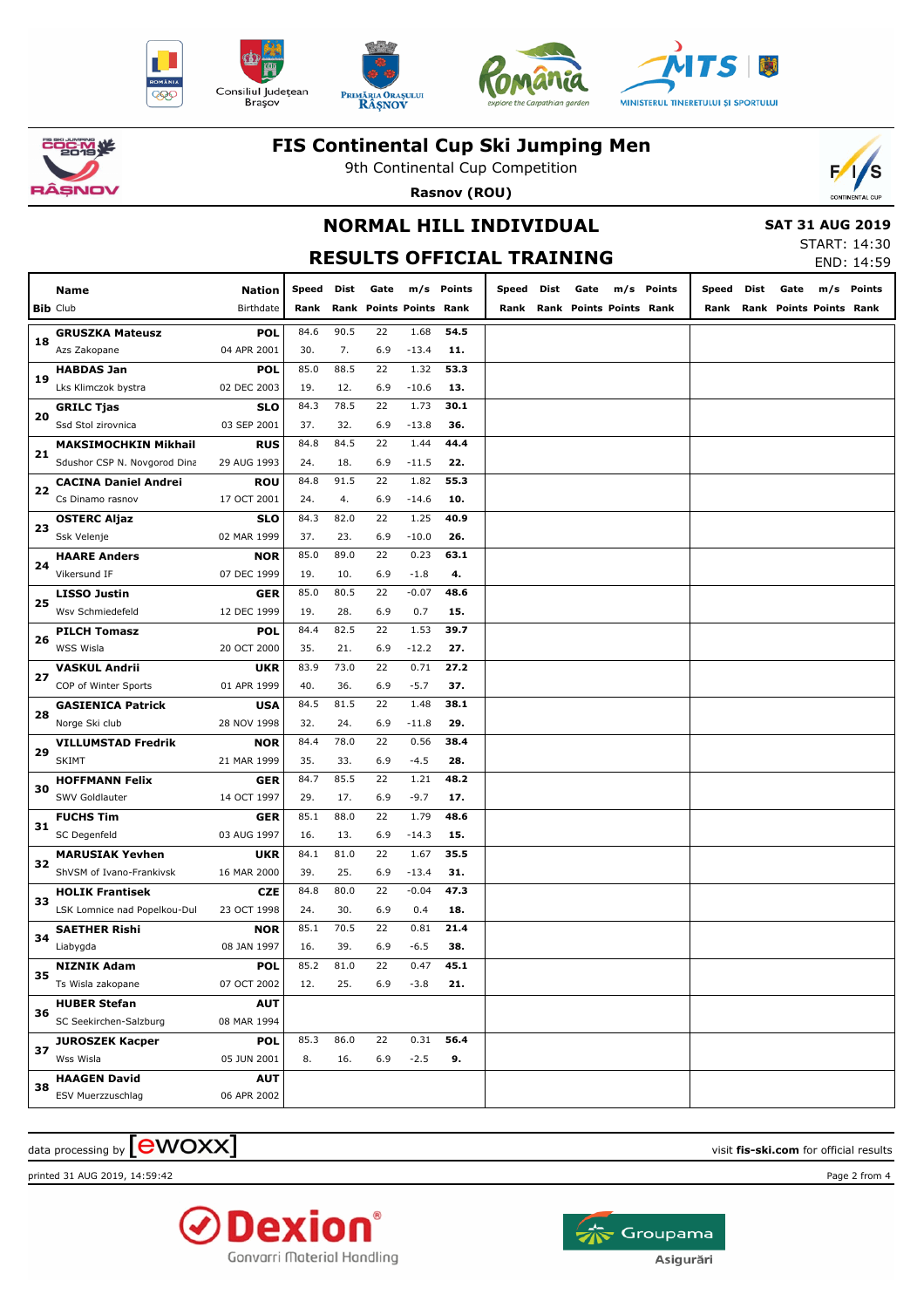











9th Continental Cup Competition **Rasnov (ROU)**



### **NORMAL HILL INDIVIDUAL**

 **SAT 31 AUG 2019**

|  | <b>RESULTS OFFICIAL TRAINING</b> |
|--|----------------------------------|
|  |                                  |

START: 14:30 END: 14:59

|    | <b>Name</b>                            | <b>Nation</b> | Speed | Dist | Gate                    |         | m/s Points | Speed | Dist | Gate |                         | m/s Points | Speed Dist | Gate                         | m/s Points |
|----|----------------------------------------|---------------|-------|------|-------------------------|---------|------------|-------|------|------|-------------------------|------------|------------|------------------------------|------------|
|    | <b>Bib Club</b>                        | Birthdate     | Rank  |      | Rank Points Points Rank |         |            | Rank  |      |      | Rank Points Points Rank |            |            | Rank Rank Points Points Rank |            |
|    | <b>BUSKUM Andreas Granerud</b>         | <b>NOR</b>    | 84.9  | 82.5 | 22                      | $-0.56$ | 57.3       |       |      |      |                         |            |            |                              |            |
| 39 | Lensbygda                              | 05 JUN 1996   | 23.   | 21.  | 6.9                     | 5.4     | 7.         |       |      |      |                         |            |            |                              |            |
|    | <b>KALINICHENKO Vitaliy</b>            | <b>UKR</b>    |       |      |                         |         |            |       |      |      |                         |            |            |                              |            |
| 40 | ShVSM of Ivano-Frankivsk               | 09 AUG 1993   |       |      |                         |         |            |       |      |      |                         |            |            |                              |            |
| 41 | <b>TROFIMOV Roman Sergeevich</b>       | <b>RUS</b>    | 85.5  | 92.0 | 22                      | $-0.13$ | 72.2       |       |      |      |                         |            |            |                              |            |
|    | Sdushor CSP N. Novgorod                | 19 NOV 1989   | 4.    | 2.   | 6.9                     | 1.3     | 1.         |       |      |      |                         |            |            |                              |            |
| 42 | <b>WOHLGENANNT Ulrich</b>              | <b>AUT</b>    |       |      |                         |         |            |       |      |      |                         |            |            |                              |            |
|    | SK Kehlegg-Vorarlberg                  | 01 AUG 1994   |       |      |                         |         |            |       |      |      |                         |            |            |                              |            |
| 43 | <b>LEITNER Clemens</b>                 | <b>AUT</b>    |       |      |                         |         |            |       |      |      |                         |            |            |                              |            |
|    | Nordic Team Absam-Tirol<br>07 NOV 1998 |               |       |      |                         |         |            |       |      |      |                         |            |            |                              |            |
| 44 | <b>SAKALA Filip</b>                    | <b>CZE</b>    | 85.3  | 70.5 | 22                      | $-0.41$ | 31.9       |       |      |      |                         |            |            |                              |            |
|    | TJ Dukla Frenstat pod Radhost          | 21 MAY 1996   | 8.    | 39.  | 6.9                     | 4.0     | 32.        |       |      |      |                         |            |            |                              |            |
| 45 | <b>SCHIFFNER Markus</b>                | <b>AUT</b>    |       |      |                         |         |            |       |      |      |                         |            |            |                              |            |
|    | UVB Hinzenbach-Oberoesterrei           | 05 JUN 1992   |       |      |                         |         |            |       |      |      |                         |            |            |                              |            |
| 46 | <b>ERIKSEN Sander Vossan</b>           | <b>NOR</b>    | 85.2  | 91.0 | 22                      | 0.33    | 66.3       |       |      |      |                         |            |            |                              |            |
|    | Baekkelaget Sk                         | 29 DEC 2000   | 12.   | 5.   | 6.9                     | $-2.6$  | 2.         |       |      |      |                         |            |            |                              |            |
| 47 | <b>PREVC Cene</b>                      | <b>SLO</b>    | 85.3  | 88.0 | 22                      | 0.71    | 57.2       |       |      |      |                         |            |            |                              |            |
|    | Sk Triglav kranj                       | 12 MAR 1996   | 8.    | 13.  | 6.9                     | $-5.7$  | 8.         |       |      |      |                         |            |            |                              |            |
| 48 | <b>PRESECNIK Jernej</b>                | <b>SLO</b>    | 85.4  | 81.0 | 22                      | $-0.04$ | 49.3       |       |      |      |                         |            |            |                              |            |
|    | Ssk Ljubno btc                         | 18 JAN 2002   | 6.    | 25.  | 6.9                     | 0.4     | 14.        |       |      |      |                         |            |            |                              |            |
| 49 | <b>LIENHER Maximilian</b>              | <b>AUT</b>    |       |      |                         |         |            |       |      |      |                         |            |            |                              |            |
|    | Kitzbueheler Ski Club - KSC            | 30 JAN 1999   |       |      |                         |         |            |       |      |      |                         |            |            |                              |            |
| 50 | <b>AUNE Joakim</b>                     | <b>NOR</b>    | 85.8  | 90.0 | 22                      | 0.44    | 63.4       |       |      |      |                         |            |            |                              |            |
|    | Byaasen                                | 10 AUG 1993   | 1.    | 8.   | 6.9                     | $-3.5$  | з.         |       |      |      |                         |            |            |                              |            |
| 51 | <b>PASCHKE Pius</b>                    | <b>GER</b>    | 85.2  | 93.0 | 22                      | 1.51    | 60.8       |       |      |      |                         |            |            |                              |            |
|    | WSV Kiefersfelden                      | 20 MAY 1990   | 12.   | 1.   | 6.9                     | $-12.1$ | 5.         |       |      |      |                         |            |            |                              |            |
| 52 | <b>BAER Moritz</b>                     | <b>GER</b>    | 85.2  | 91.0 | 22                      | 1.14    | 59.8       |       |      |      |                         |            |            |                              |            |
|    | SF Gmund-Duernbach                     | 16 MAY 1997   | 12.   | 5.   | 6.9                     | $-9.1$  | 6.         |       |      |      |                         |            |            |                              |            |
| 53 | JUSTIN Rok                             | <b>SLO</b>    |       |      |                         |         |            |       |      |      |                         |            |            |                              |            |
|    | SSD Stol Zirovnica                     | 06 APR 1993   |       |      |                         |         |            |       |      |      |                         |            |            |                              |            |

| <b>Weather Information</b> |         |      |                 |              |     |     |  |  |  |  |  |  |
|----------------------------|---------|------|-----------------|--------------|-----|-----|--|--|--|--|--|--|
|                            |         | Air  | <b>Humidity</b> | Wind $[m/s]$ |     |     |  |  |  |  |  |  |
|                            | Weather | [°C] | [%]             | Min          | Avg | Max |  |  |  |  |  |  |
| Training 1                 | sunny   | 25   | 41              | $-0.5$       | 0.8 | 2.2 |  |  |  |  |  |  |

 $\alpha$  data processing by  $\boxed{\text{ewOX}}$ 

printed 31 AUG 2019, 14:59:42 Page 3 from 4